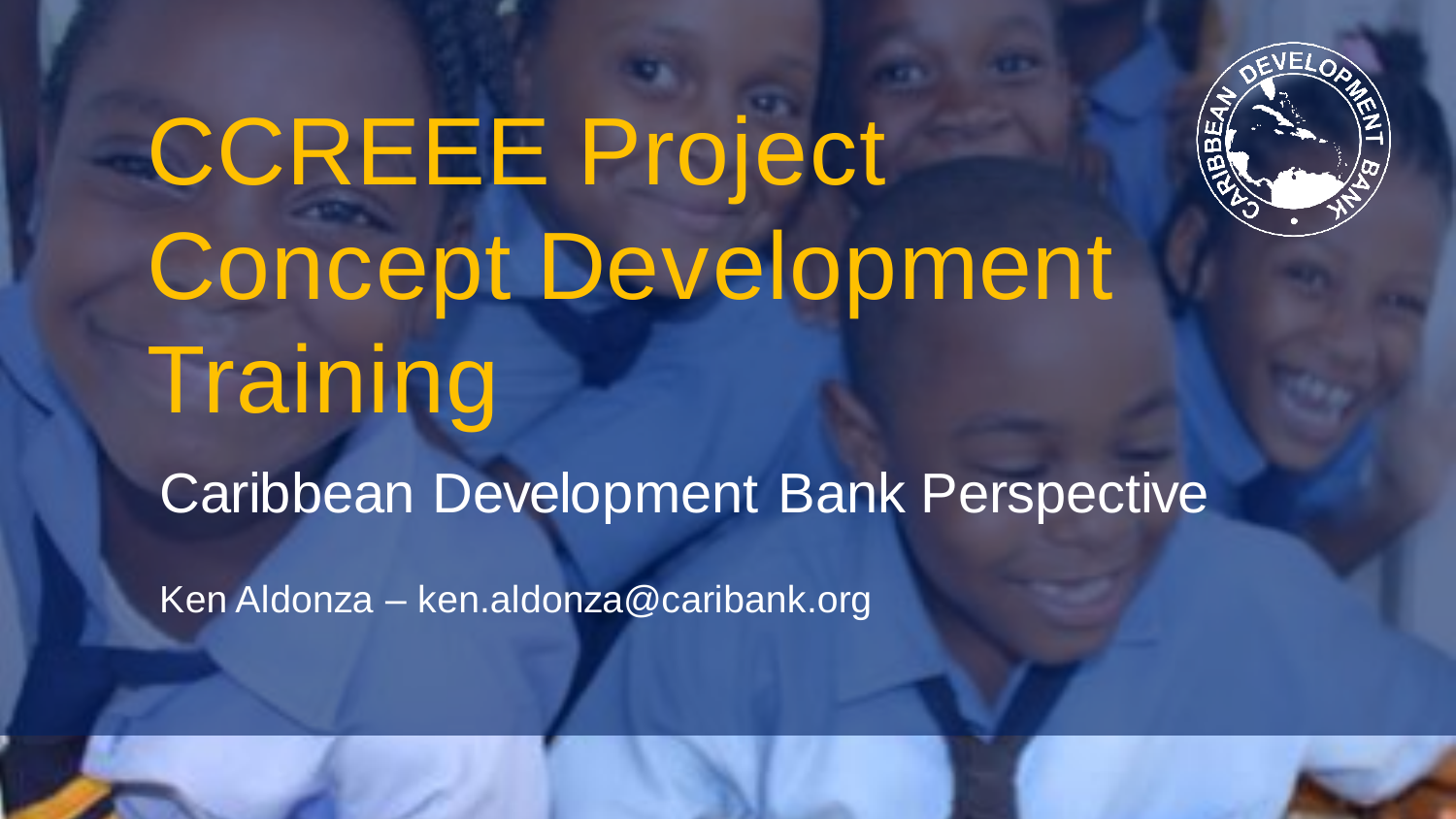#### Table of Contents

- Project Requirements
- Public and Private Sector Lending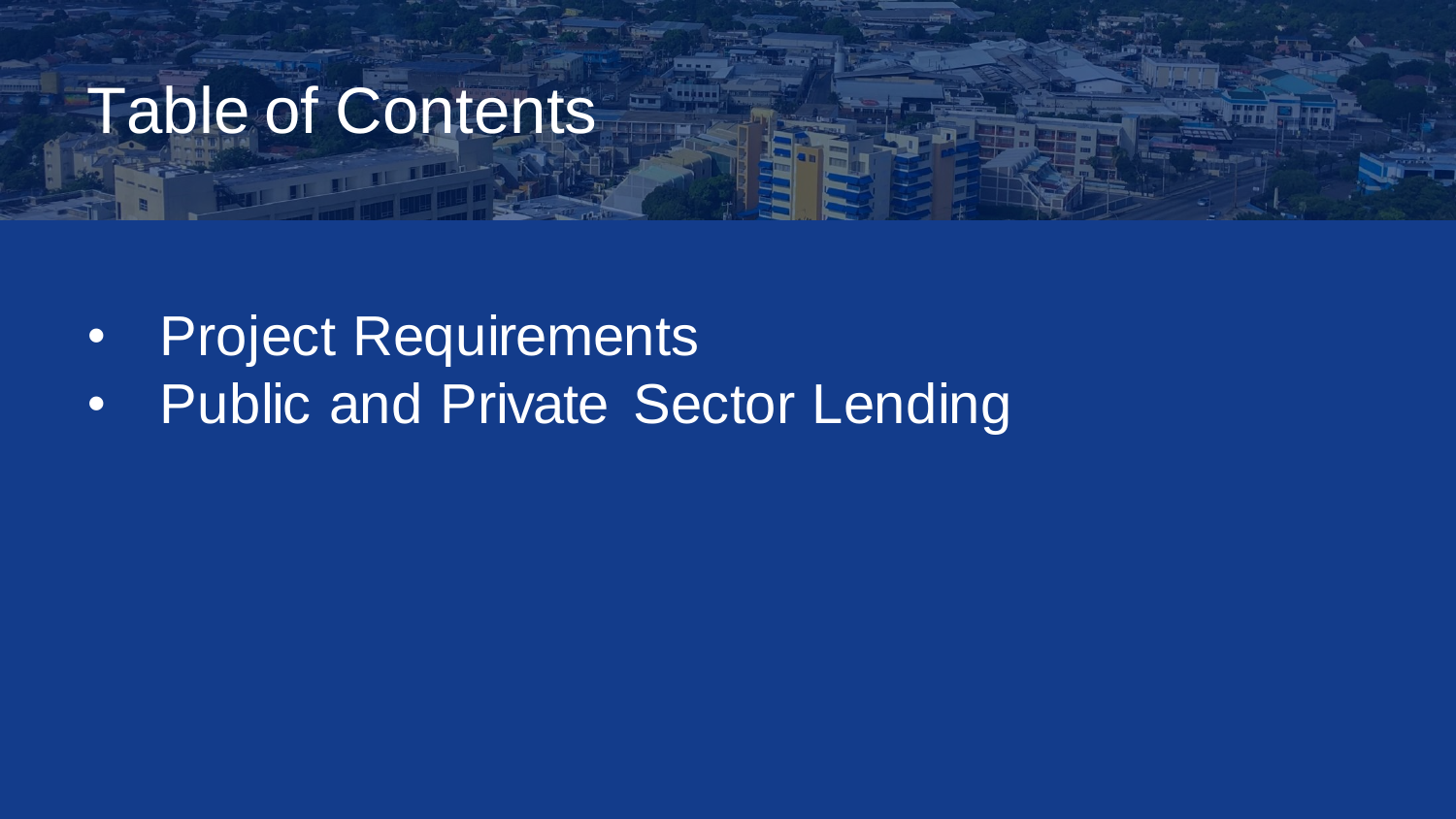## Overview of Project Requirements - General

- Technical *– what is proposed and why; what problem is being addressed; strong evidence for resource (wind, bio-feedstock); solar is generally easy; consideration for resilience; standards; for EE projects – going forward where relevant, will consider compliance with CREEEBC*
- Financial company financial metrics, project (debt/equity, IRR, DSCR, risk)
- Economic impact on imports, savings to customers, GHG, etc (ERR>12%)
- Environmental, Social and Gender (Safeguards, Agreements, Permits, Consultations)
- Legal and Institutional Environment
- Project Management evidence needed, since this is a potential risk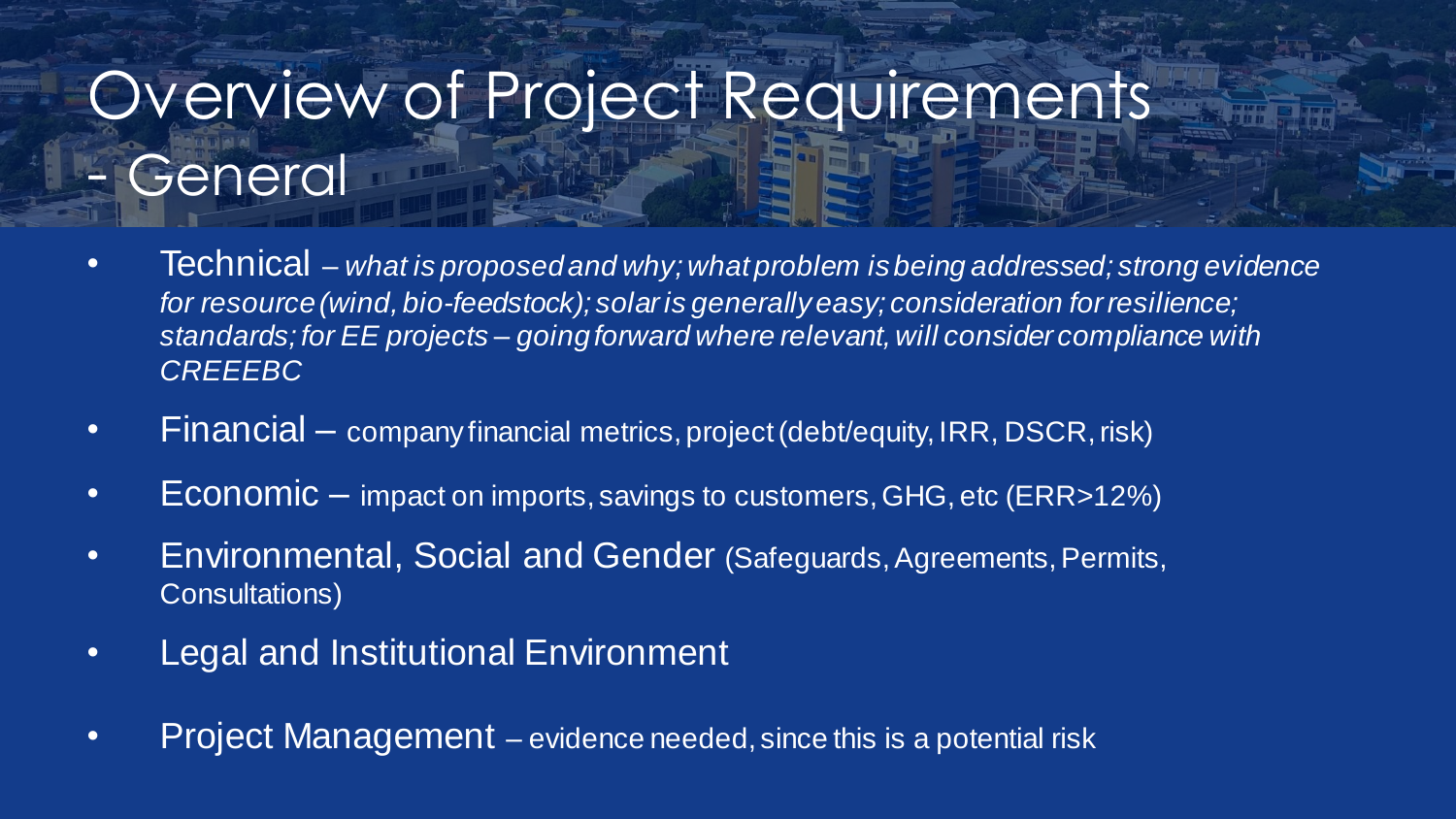# Overview of Project Requirements - Financing Agency (CDB) Specific

- Strategic Alignment country and CDB
- CDB Procurement Requirements transparent and competitive
- Risk country level as assessed by CDB
- Disbursements projections and implementation schedule
- CDB Integrity Due Diligence for project sponsors + increasingly important ethical sourcing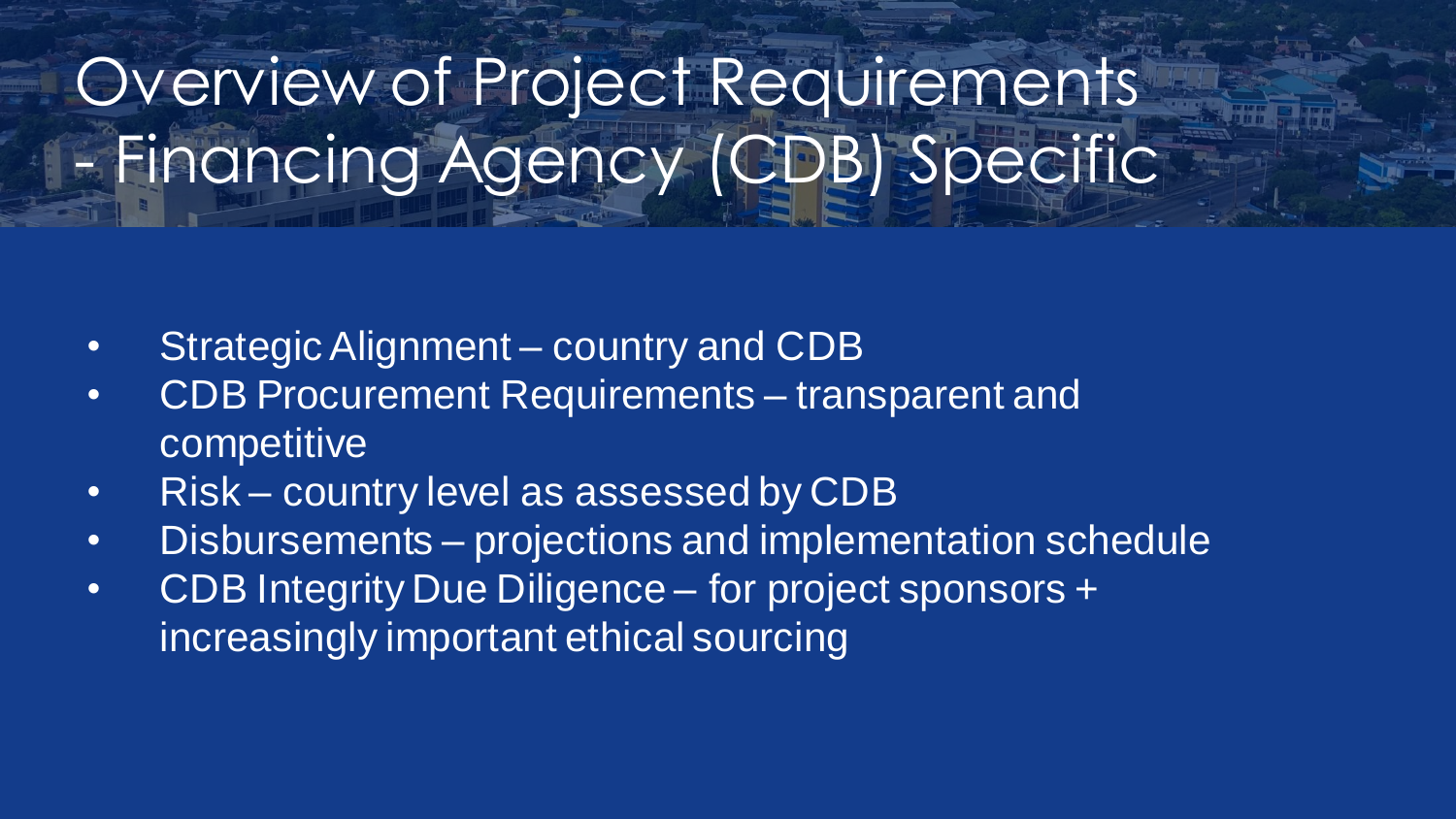### Public & Private Sector Lending - Energy

- Most funding is to utility companies both private and public owned
- Appetite for private sector lending growing loan security
- Lines of financing available through local development banks for MSMEs
- IPPs and PPPs generally encouraged PPAs and Regulations
- Mature RE/EE technologies, E-Mobility
- Approximate min project size USD2mn
- Current projects solar PV and BESS, street lighting
- Under development mini grids